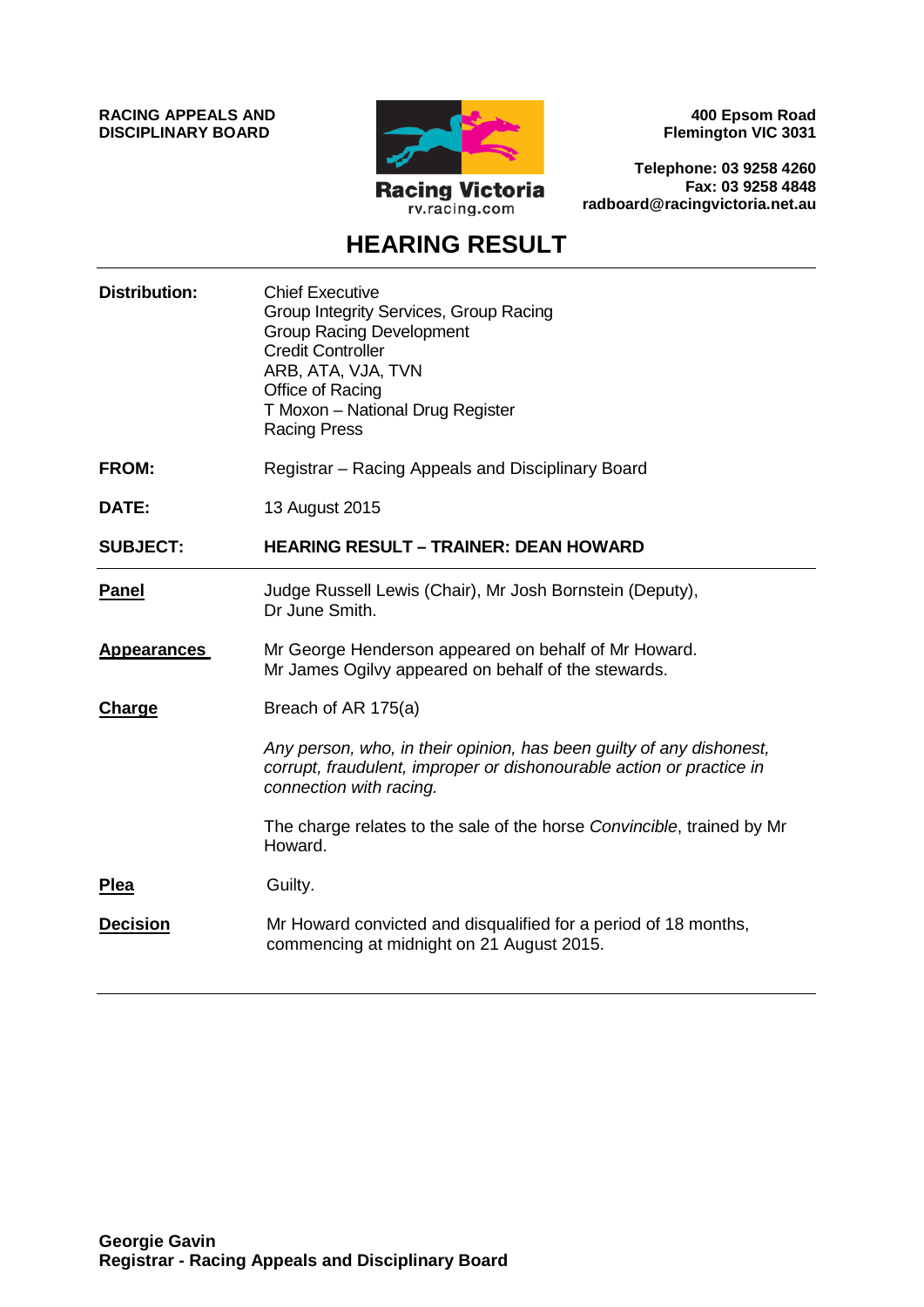# **TRANSCRIPT OF PROCEEDINGS**

# **RACING APPEALS AND DISCIPLINARY BOARD**

\_\_\_\_\_\_\_\_\_\_\_\_\_\_\_\_\_\_\_\_\_\_\_\_\_\_\_\_\_\_\_\_\_\_\_\_\_\_\_\_\_\_\_\_\_\_\_\_\_\_\_\_\_\_\_\_\_\_\_\_\_\_\_

# **HIS HONOUR JUDGE R.P.L. LEWIS, Executive Member MR J. BORNSTEIN, Deputy Chairman DR J. SMITH**

#### **EXTRACT OF PROCEEDINGS**

# **DECISION**

#### **TRAINER: DEAN HOWARD**

#### **MELBOURNE**

#### **THURSDAY, 13 AUGUST 2015**

MR J. OGILVY appeared on behalf of the RVL Stewards

MR G. HENDERSON appeared on behalf of Mr D. Howard